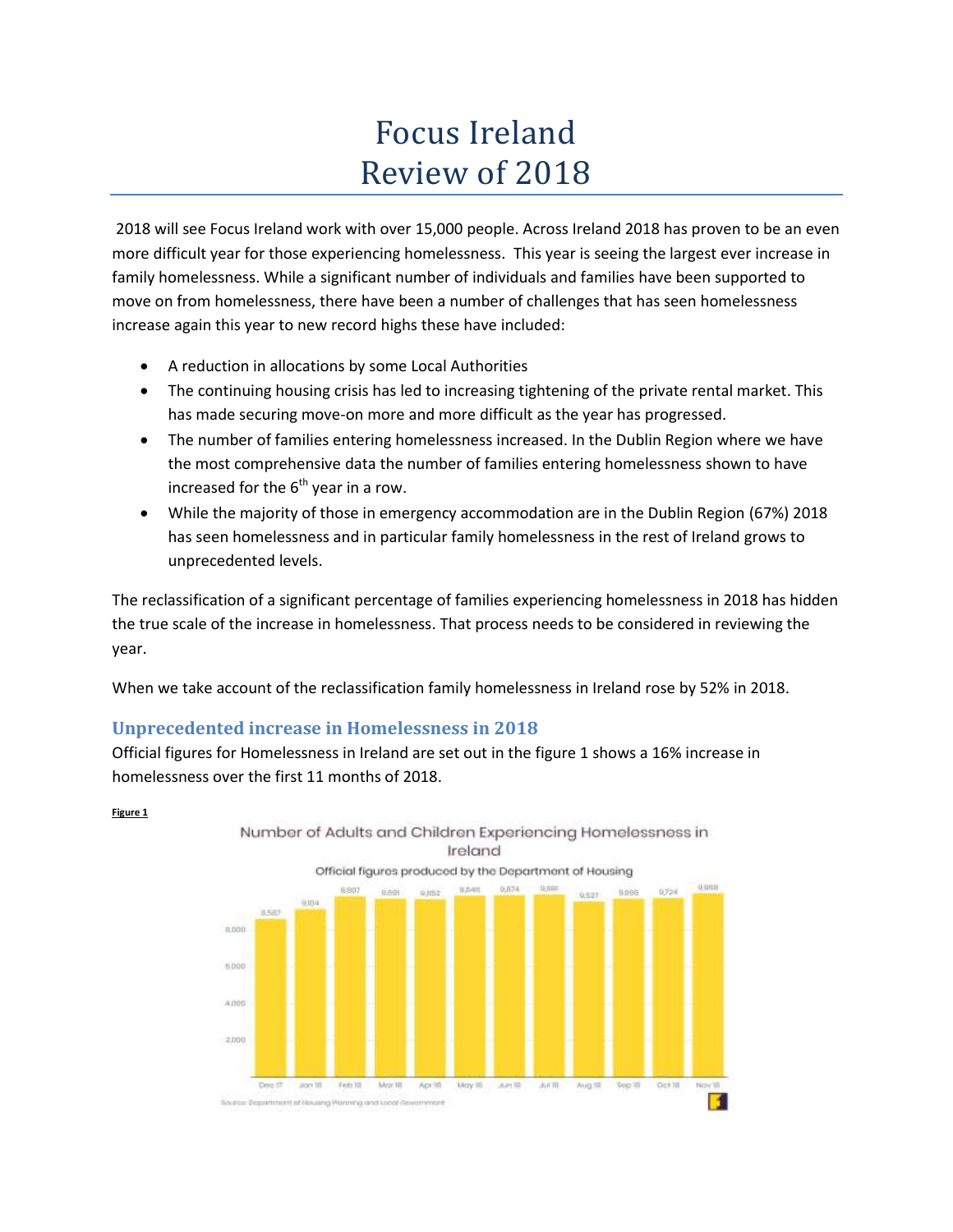According to official figures, family homelessness (illustrated in figure 2) has increased by 23% from the end of December 2017 to the end of November this year. However, when those families who have been 'reclassified' out of official numbers are included, family homelessness has risen by 53%. These families are still receiving homeless services and classified by local authorities as homeless. In hard numbers, that means that there are 745 more families and 1,600 more children in homelessness this year than last. This is the largest ever increase in family homelessness. These real numbers more closely reflect the experience of Focus Ireland services on the ground.



#### **Figure 2**

### **Why has homelessness increased?**

The Dublin Region Homeless Executive in partnership with Focus Ireland monitors the number of families entering homelessness each month in the Dublin Region. 2018 saw this number reach record levels for the  $6<sup>th</sup>$  year in a row (Figure 3). Focus Ireland research has shown that the majority of families entering homelessness had their last stable home in the private rental market. A review of the Local Authority Regional Performance Reports by Professor Eoin O'Sullivan revealed that for the first two quarters of 2018 the number of households exiting emergency accommodation in Dublin in 2018 will be down significantly in 2017.